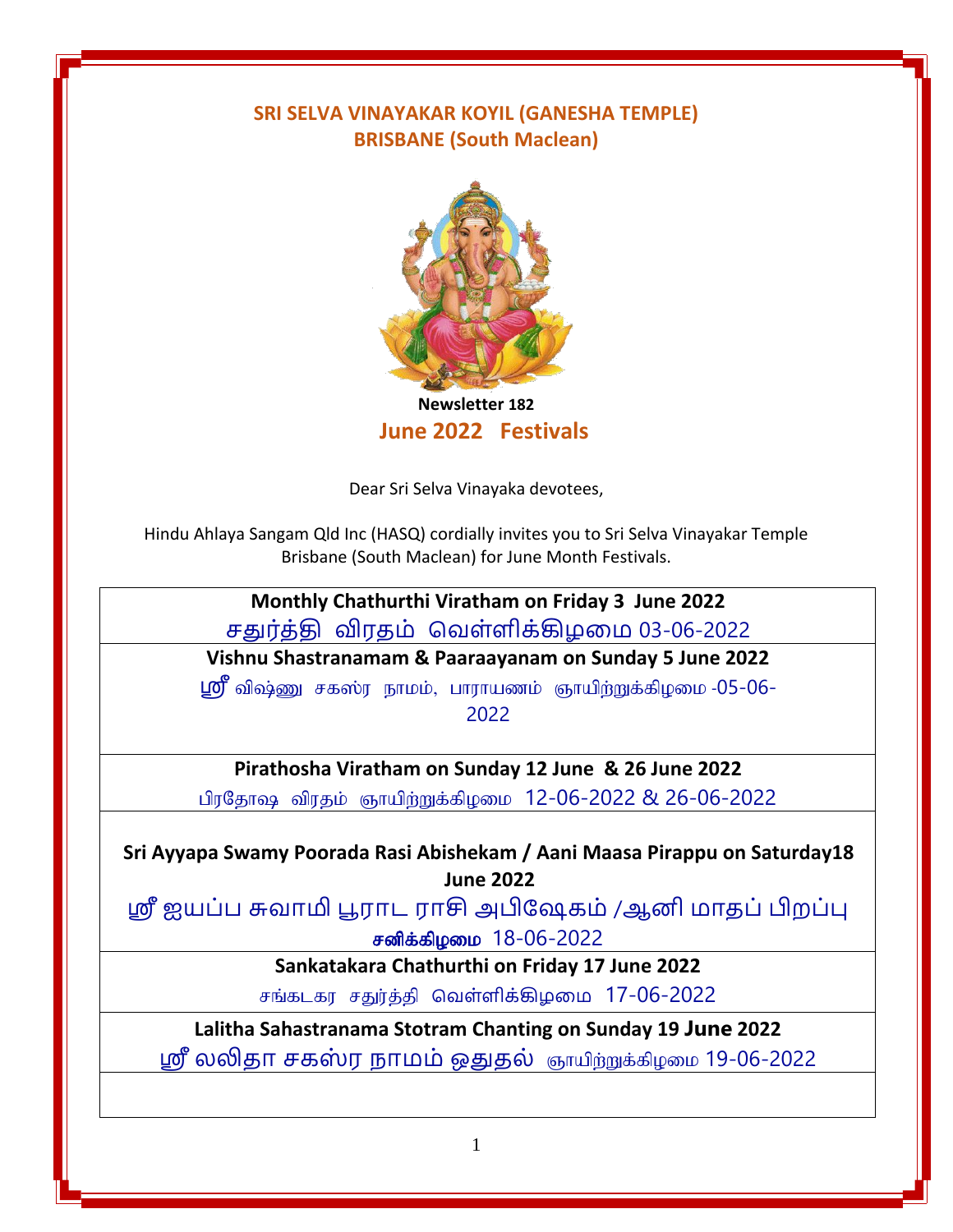## <span id="page-1-0"></span>**Monthly Chathurthy Viratham on 03/06/2022**



Chathurthi (Sukla patksha) which comes after New moon day called Chathurthi or Monthly Chathurthi.

#### **Ganesha Mantra**

*"Vakratunda Mahaakaaya Suryakoti Samaprabhaa Nirvighnam Kurumedeva Sarvakaaryeshu Sarvadaa".*

#### **Translation:**

"*O Lord Ganesha of large body, curved trunk, with the brilliance of a million suns Please make all my work free of obstacles, always."*

| Program                                                                                       | <b>Time</b>        |
|-----------------------------------------------------------------------------------------------|--------------------|
| Abishekam                                                                                     | 5:30pm             |
| Regular<br>Pooja                                                                              | 7:00 <sub>pm</sub> |
| Vasantha mandapa Alankara Pooja and circumprocession<br>of Lord Selva Vinayakar inner pathway | 7:30 <sub>pm</sub> |

### **Vishnu Sahasra nama Sthothram & Parayanam on 05-06-2022**



| Program                                                           | <b>Time</b> |
|-------------------------------------------------------------------|-------------|
| Abishekam for Narayanar                                           | 10:00am     |
| Sahasra Nama Parayanam, Manthra Pushpam and Hanuman<br>Challisa   | $10:30$ am  |
| Special Pooja Mangalam and Maha Aarthi at Maha Vishnu<br>Sannithi | 11:00am     |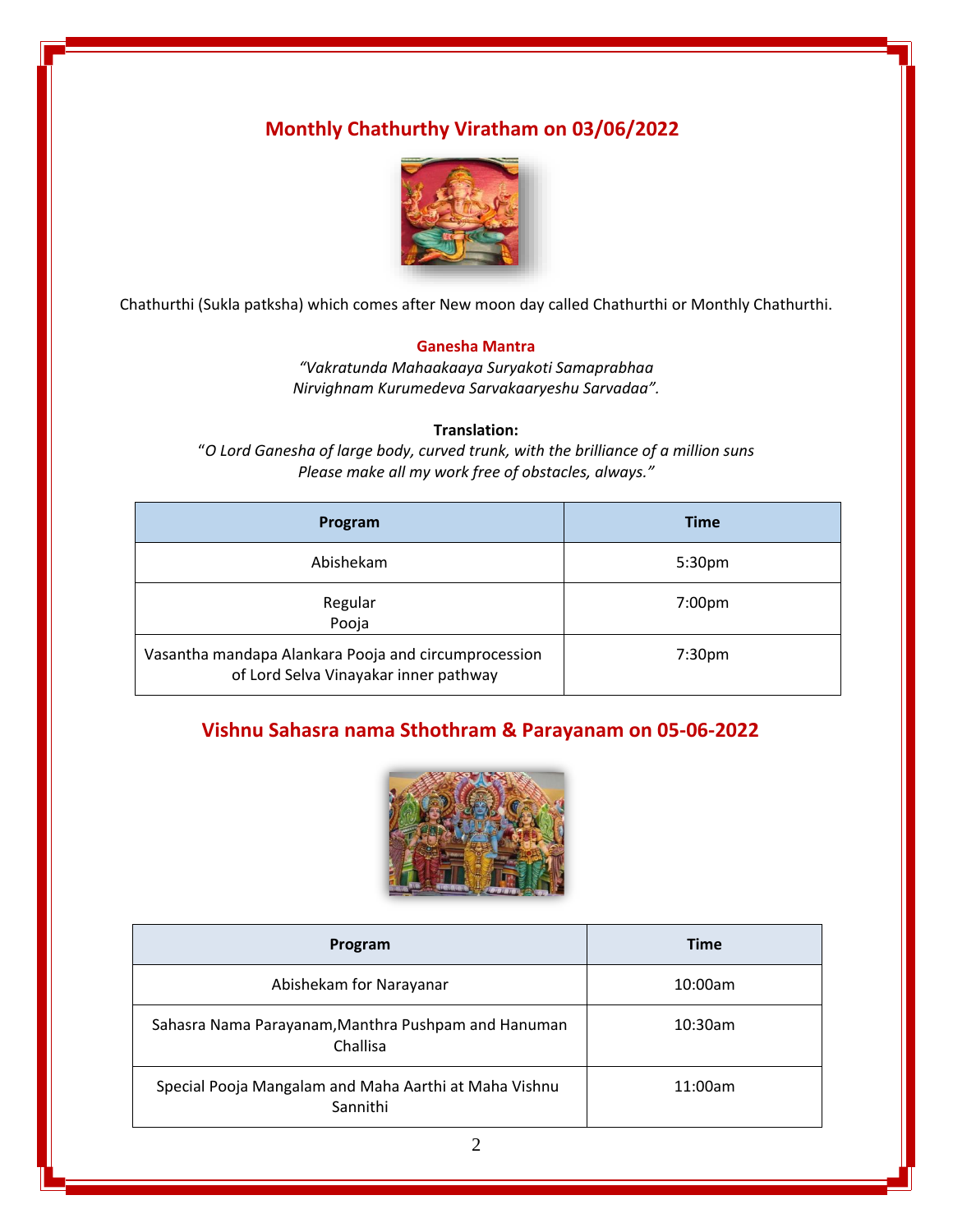#### **Pirathosha Viratham on 12 June & 26 June Sunday 2022**



*"Prathosha Viratham is one of the most important viratha among the Virathas performed to Lord Shiva. Pirathosha Viratham comes twice a month (Lunar). Shukla Paksha and Krishna Paksha the evening of the Thirayodasi (13th moon day) between 4:30-6:00pm.Devotees worship Lord Shiva at this significant time. If the Pirathosham happened on Saturdays called Sani Pirathosham."*

At Sri Serlvavinayakar Temple special Pooja, Lingotbava Stotram & Thiravya Abishekam is performed at Lord Shiva (Amirthagadeswarar)'s Sannithy at 5pm.

#### **Sri Ayyapa Swamy Moola Rasi Aani Masa Abishekam on Saturday 18 June 2022**



Special Pooja/Abishekam will be performed to Sri Ayyappa Swamy on the first five days of every Hindu calendar month. These poojas usually named after each Zodiac (Rasi) signs. This month puja called"Idapa" Masa Abishekam".

HASQ cordially invite all devotees to come and participate on this special Abishekam and get the blessing of Sri Ayyappa Swamy. Nei (Ghee) Abishekam will be performed after morning Pooja 07:30am. monthly Maasa Abishekams are available for sponsor by devotees. Normally devotees choose the month for Abishekam according to their star and signs. Please contact the temple.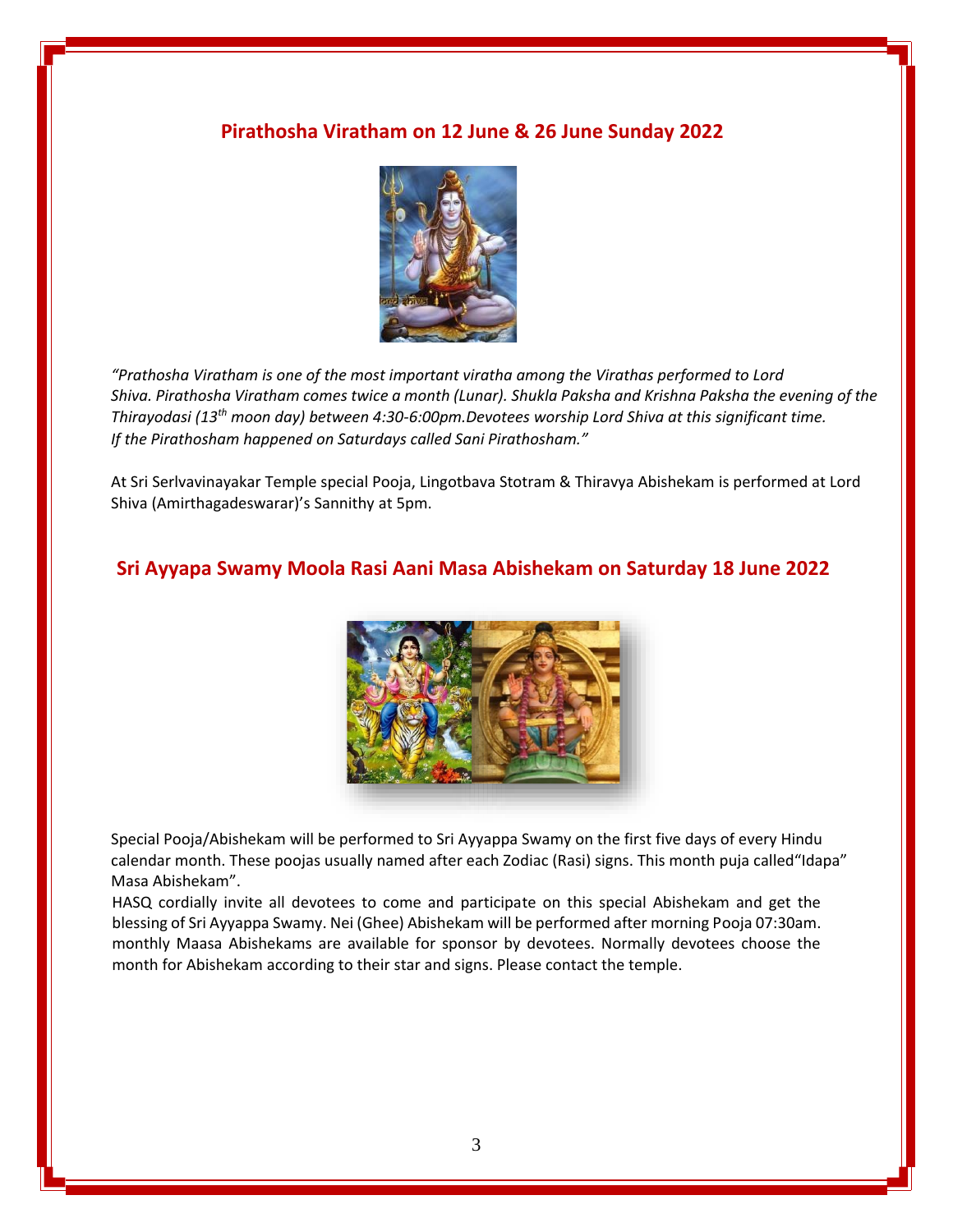### **Sankatahara Chathurthi on 17/06/2022**



*Chathurthi (Krishna Paksha) which comes after Full moon day called Sankatahara Chathurthi. At our temple Lord Ganesha's pooja performed in the evening. It is believed that the person who does Sankatahara Chathurthi pooja will get relieved from all their worries and troubles.*

Abishekam for Lord Sri Selva Vinayakar 5.30pm

### **Lalitha Sahasra nama Stotram Chanting on Sunday 19/06/2022**



*Lalitha Sahasranamam (1000 names of Goddess Lalithambikai Devi) is a secret and very sacred text or mantra in Hindu religion. This mantra has been revealed to mankind through the discussion between lord Hayagriva and the great saga Agasthya.*

| Program                                                                     | <b>Time</b> |
|-----------------------------------------------------------------------------|-------------|
| Sri Lalitha Sahasra namam & Mahishasuramardhini<br><b>Stotram Parayanam</b> | 10.00am     |
| Special Deepa Arathanai to Goddess<br>Lalithambikai.                        | 11.00am     |

At

Selvavinayakar Kovil every third Sunday of the month Lalitha Sahastra Nama parayanam being recited with special Poojai to Godess Lalithambikai.

For further information please contact our Temple on 07 5547 7302 or the president Mr M. Surendra on Mobile 0407 753 991